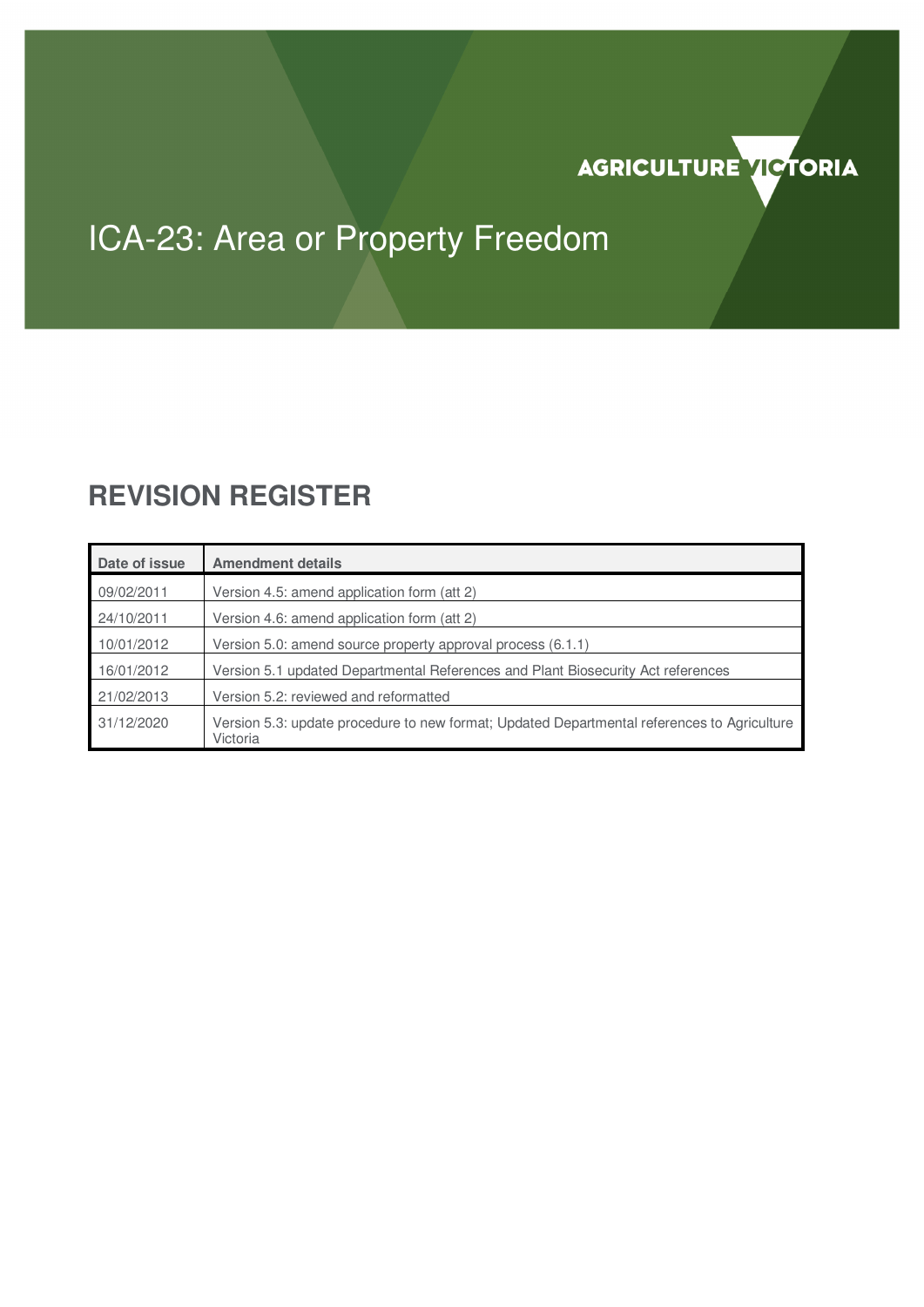Authorised and published by the Victorian Government Department of Jobs, Precincts and Regions 1 Spring Street Melbourne Victoria 3000 Telephone (03) 9651 9999

© Copyright State of Victoria, Department of Jobs, Precincts and Regions 2020

ISBN 978-1-76090-369-5 (pdf/online/MS word).

For more information contact the DJPR Customer Service Centre 136 186.

This document is also available in PDF format on the internet at www.agriculture.vic.gov.au

#### **Disclaimer**

This publication may be of assistance to you but the State of Victoria and its employees do not guarantee that the publication is without flaw of any kind or is wholly appropriate for your particular purposes and therefore disclaims all liability for any error, loss or other consequence which may arise from you relying on any information in this publication.

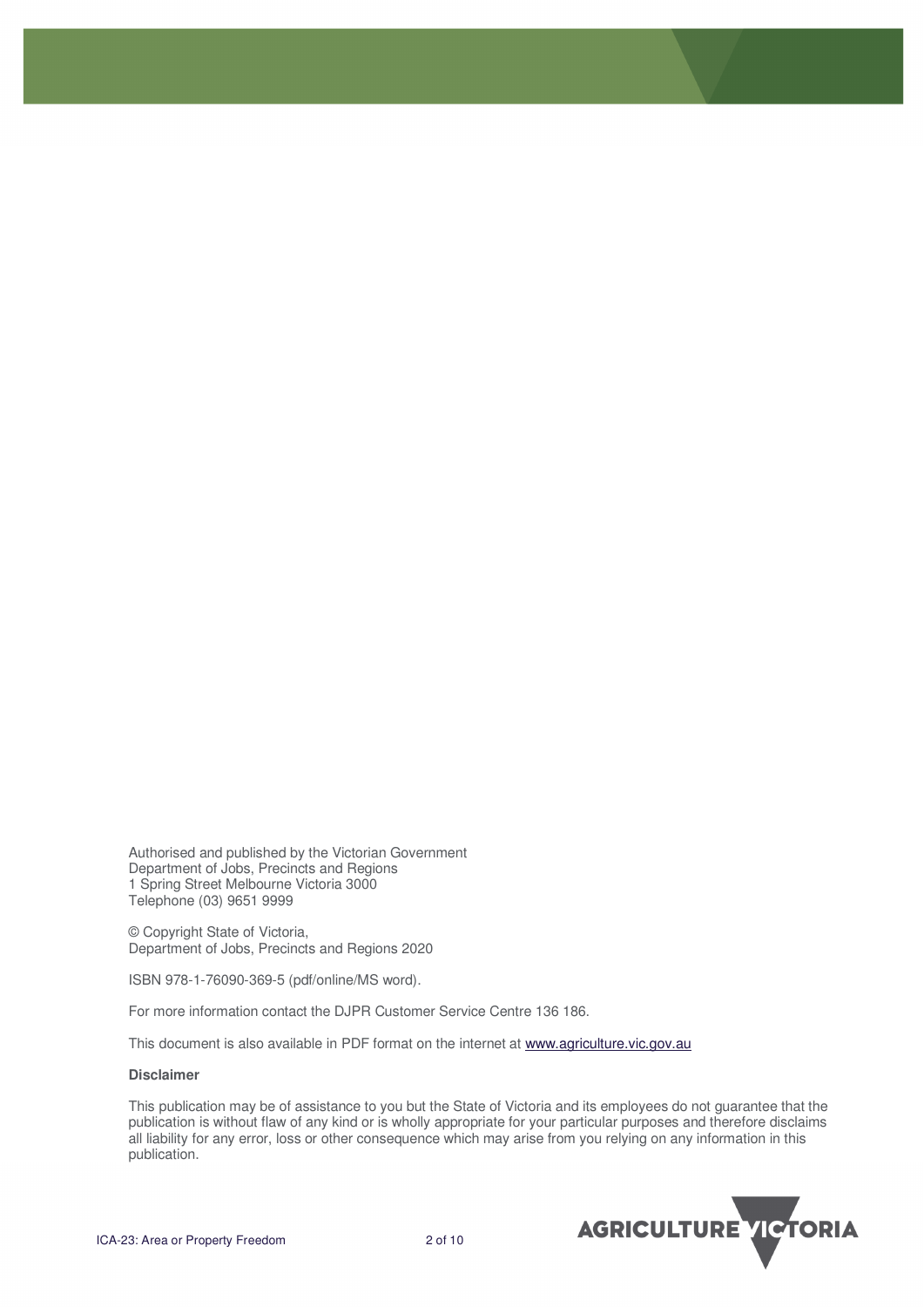## **TABLE OF CONTENTS**

| 1              | Purpose                      |                      |                                                            |                  |  |
|----------------|------------------------------|----------------------|------------------------------------------------------------|------------------|--|
| $\overline{c}$ | Scope                        | 4                    |                                                            |                  |  |
| 3              | References                   | $\overline{4}$       |                                                            |                  |  |
| 4              |                              | Definitions          |                                                            | 4                |  |
| 5              |                              | Responsibility       |                                                            | 5                |  |
|                |                              |                      |                                                            |                  |  |
| 6              |                              | Procedure            |                                                            | 6                |  |
|                | 6.1                          |                      | <b>Source Properties</b>                                   | 6                |  |
|                |                              |                      | 6.1.1 Approval                                             | 6                |  |
|                | 6.2                          |                      | Moving Produce Between Source Properties                   | 6                |  |
|                | 6.3                          |                      | Sourcing Produce                                           | 6                |  |
|                |                              |                      | 6.3.1 Receival of Produce from Another Accredited Business | 7                |  |
|                |                              |                      | 6.3.2 Record of Receipt                                    | $\overline{7}$   |  |
|                |                              |                      | 6.3.3 Handling, Identification and Storage                 | $\overline{7}$   |  |
|                | 6.4                          | Dispatch             |                                                            |                  |  |
|                |                              |                      | 6.4.1 Labelling                                            | 7                |  |
|                |                              |                      | 6.4.2 Assurance Certificates                               | $\overline{7}$   |  |
|                |                              |                      | 6.4.3 Assurance Certificate Distribution                   | 8                |  |
|                |                              |                      | 6.4.4 Post Certification Security                          | 8                |  |
| 7              |                              | Accreditation        |                                                            | 8                |  |
|                | 7.1                          |                      | Application for Accreditation                              | 8                |  |
|                | 7.2                          | <b>Audit Process</b> | 8                                                          |                  |  |
|                |                              | 7.2.1                | <b>Initial Audit</b>                                       | 8                |  |
|                |                              |                      | 7.2.2 Compliance Audits                                    | 9                |  |
|                |                              |                      | 7.2.3 Re-Accreditation                                     | 9                |  |
|                | 7.3                          |                      | Certificate of Accreditation                               | 9                |  |
|                | 7.4                          |                      | Non-conformances and Sanctions                             | 9                |  |
|                |                              | 7.4.1                | Non-conformances                                           | $\boldsymbol{9}$ |  |
|                |                              | 7.4.2                | Incident Reports                                           | 9                |  |
|                |                              |                      | 7.4.3 Suspension and Cancellation                          | 10               |  |
|                |                              |                      | 7.4.4 Prosecution                                          | 10               |  |
| 8              | Records and document control |                      |                                                            | 10               |  |
|                | 8.1                          | 10                   |                                                            |                  |  |
|                | 8.2                          | 10                   |                                                            |                  |  |
| 9              | Attachments                  | 10                   |                                                            |                  |  |

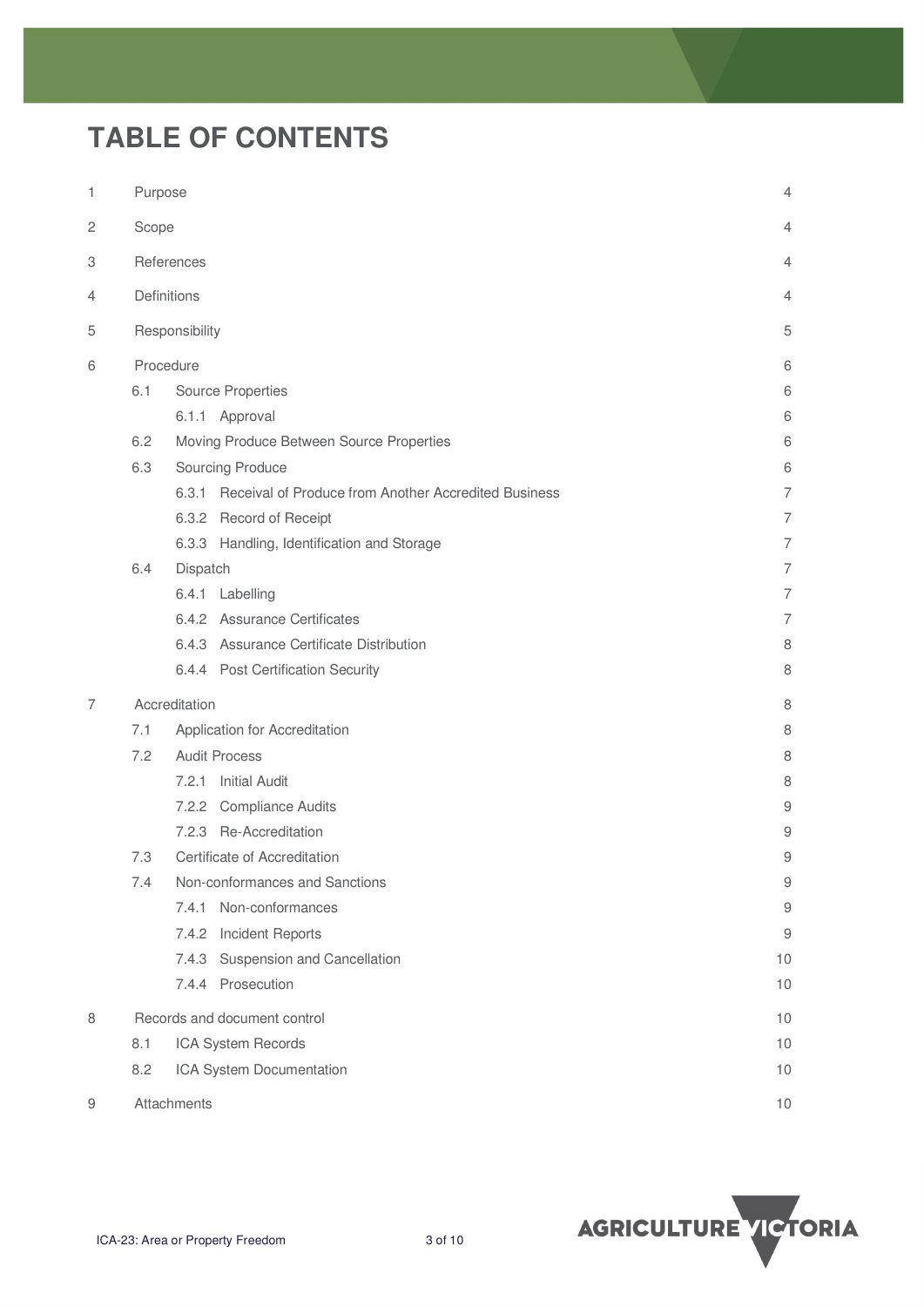## **1 Purpose**

This procedure describes the intrastate or interstate movement of produce certified under an Interstate Certification Assurance (ICA) arrangement for freedom in an area or property from a pest or disease, based on monitoring by Agriculture Victoria for the pest or disease.

## **2 Scope**

This procedure covers all certification of produce as being free of specified pest or disease based on monitoring by Agriculture Victoria.

Certification of area or property freedom under this procedure may not fulfil all quarantine entry conditions for all produce to all intrastate and interstate markets. It is the responsibility of the business consigning the produce to ensure compliance with all applicable quarantine requirements. Information on intrastate and interstate quarantine requirements can be obtained from a local Agriculture Victoria Inspector.

### **3 References**

Plant Biosecurity Act 2010

PSW-02: Guide for Completion of Plant Health Assurance Certificates

## **4 Definitions**

| <b>Accredit</b>                                               | means to accredit persons to issue Assurance Certificates under the Plant<br>Biosecurity Act 2010                                                                                                                                                                                                                                              |
|---------------------------------------------------------------|------------------------------------------------------------------------------------------------------------------------------------------------------------------------------------------------------------------------------------------------------------------------------------------------------------------------------------------------|
| <b>Accredited Source</b><br><b>Property</b>                   | means a property with current area/property freedom approval granted by an<br>Authorised Inspector                                                                                                                                                                                                                                             |
| Act                                                           | means the Plant Biosecurity Act 2010 (the Act)                                                                                                                                                                                                                                                                                                 |
| <b>Area/Property Freedom</b><br><b>Quarantine Requirement</b> | means a quarantine requirement applying to intra or interstate movement that<br>requires produce to be sourced from properties that are in an area free, or a<br>specified distance from a known outbreak, of a specified pest or disease, or<br>sourced from properties that are inspected and found free from a specified pest<br>or disease |
| <b>Authorised Inspector</b>                                   | means a person authorised as an inspector under the Act                                                                                                                                                                                                                                                                                        |
| <b>Authorised Signatory</b>                                   | means a person whose name and signature is provided as an authorised<br>signatory on the application for accreditation                                                                                                                                                                                                                         |

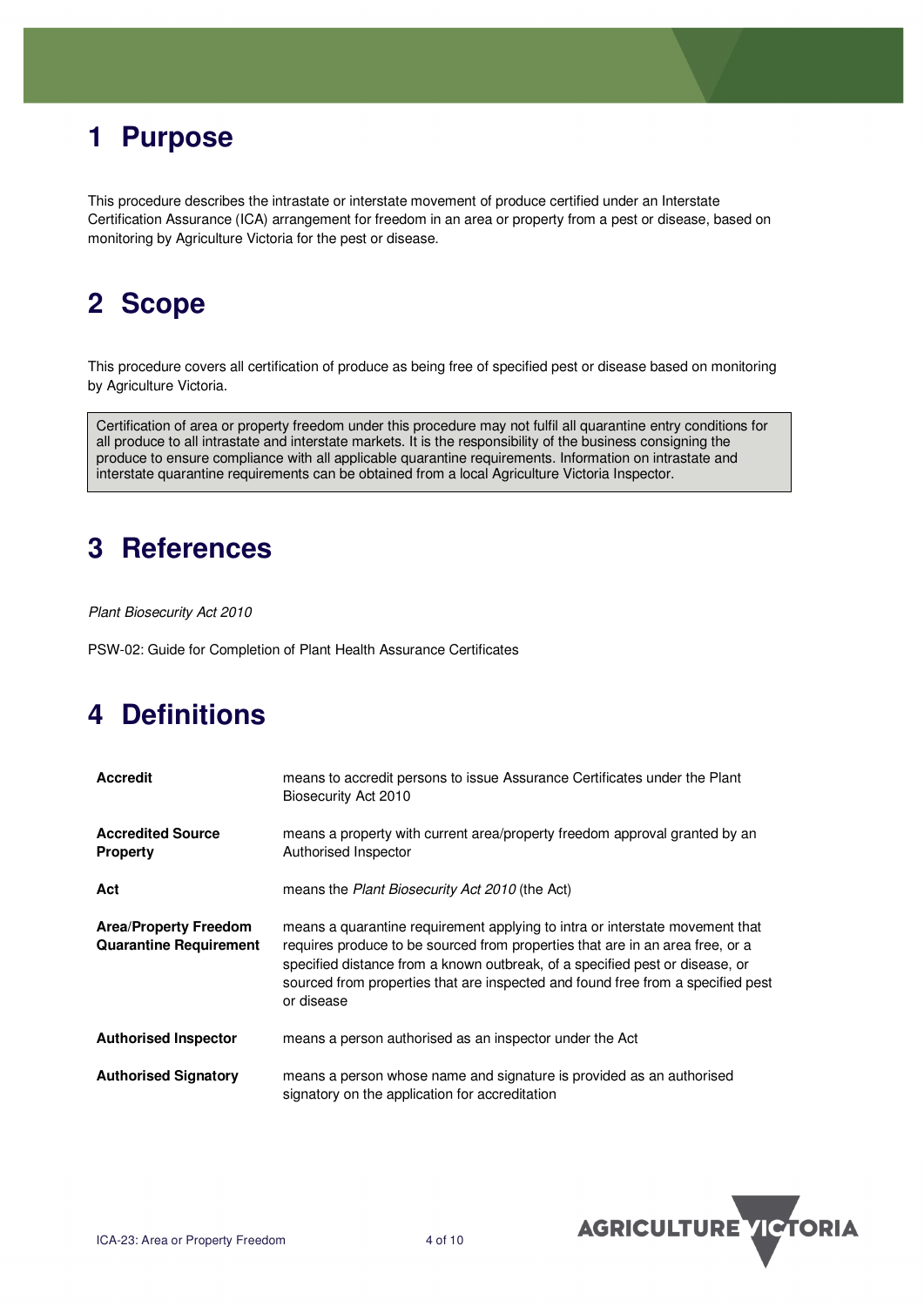| <b>Business</b>                                            | means the legal entity responsible for the operation of the facility and ICA<br>arrangement detailed in the business' application for accreditation                                                                                                |
|------------------------------------------------------------|----------------------------------------------------------------------------------------------------------------------------------------------------------------------------------------------------------------------------------------------------|
| <b>Certification Assurance</b>                             | means an arrangement between Agriculture Victoria and a business that<br>demonstrates effective in-house quality management and provides assurance<br>through documented procedures and records that produce meets specified<br>requirements       |
| Certified/certification                                    | means a Plant Health Certificate issued by a department of Agriculture of<br>another state or territory or a Plant Health Assurance Certificate issued by an<br>accredited business                                                                |
| Consignment                                                | means a discrete quantity of packages consigned to one business at one<br>location at one time.                                                                                                                                                    |
| <b>Interstate Certification</b><br><b>Assurance (ICA)</b>  | means a system of Certification Assurance developed to meet the requirements<br>of State and Territory governments for certification of produce for interstate and<br>intrastate quarantine purposes                                               |
| Non-conformance                                            | means a nonfulfillment of a specified requirement. Package means the final<br>outer covering in which produce is consigned and may include a box, carton, bin,<br>bundle or other packaging unit                                                   |
| <b>Plant Health Assurance</b><br><b>Certificate (PHAC)</b> | means certification issued by an Authorised Signatory of an accredited business.<br>Source Property means a property on which produce is grown, packed or stored,<br>for supply to an accredited business, to be certified under this arrangement. |

## **5 Responsibility**

The position titles used reflect the responsibilities of staff under the ICA arrangement. These positions may not be present in all businesses, or different titles may be used for staff who carry out these responsibilities. One person may carry out the responsibilities of more than one position.

The **Certification Controller** is responsible for:

- representing the business during audits and other matters relevant to ICA accreditation;
- ensuring the business has current accreditation (7);
- training staff in their duties and responsibilities under this procedure;
- ensuring the business and its staff comply with their responsibilities and duties:
- ensuring all source properties have current area/property freedom approval (6.3); and
- ensuring all certification of produce is carried out in accordance with this procedure.

The **Product Controller** is responsible for ensuring:

- produce received for packing and certification is from approved source properties (6.3); area/property freedom certification records are maintained (6.3.1); and
- produce intended for certification under the ICA arrangement is identified and segregated from produce from non-accredited properties and the identity of the produce and the approved source property is maintained from receival to dispatch (6.3.3).

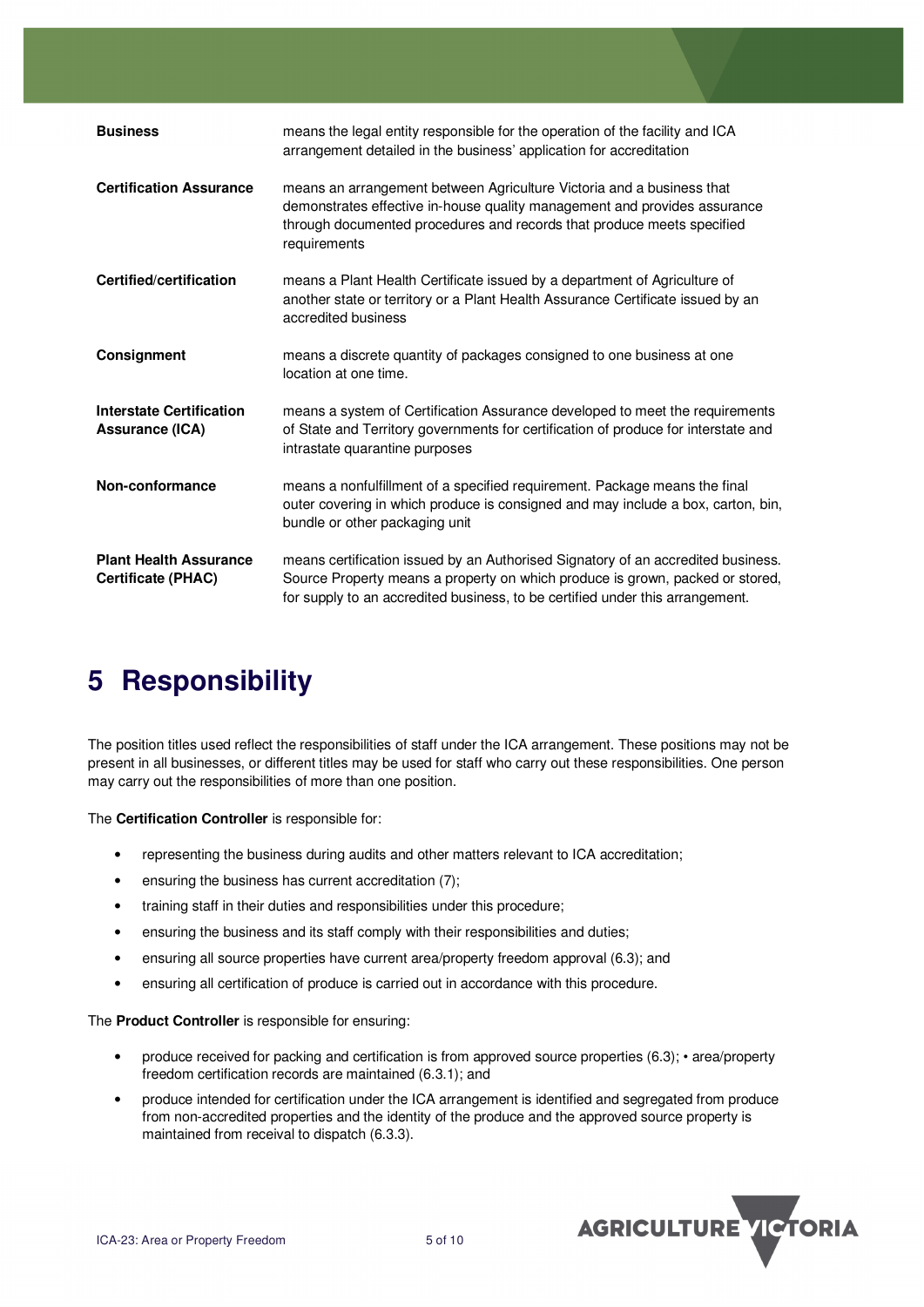The **Authorised Dispatcher** is responsible for ensuring:

- all packages of certified produce are identified (6.4.1);
- certified produce is stored and transported in secure conditions (6.4.4); and
- copies of all PHACs issued by the business are maintained (6.4.2).

**Authorised Signatories** are responsible for:

- verifying all produce in a consignment has been sourced from properties with current approval for area/property freedom quarantine requirement being certified (refer 6.3); and
- ensuring, prior to signing and issuing a PHAC, that produce covered by the certificate has been prepared in accordance with this procedure, and the details on the certificate are true and correct (refer 6.4.2).

### **6 Procedure**

### 6.1 Source Properties

The accredited business must ensure that all source properties are approved for the area/property freedom at least 10 working days prior to the date of sourcing produce.

A packer with suspended property or area freedom may not certify produce under ICA-23, even if the business has sourced produce from growers that have the appropriate area or property freedom codes.

#### **6.1.1 Approval**

The business that owns or manages the source property must complete an application for area/property freedom form (Attachment 2) and submit to Agriculture Victoria for approval (refer PSW-034).

Approval may require a visit by an Authorised Inspector to verify the property's location and compliance with the area/property freedom requirements nominated in the application.

The Authorised Inspector shall endorse the application for area/property freedom following confirmation of conformance with applicable area/property freedom requirements.

Each source property shall be allocated a unique number IP number and granted approval for 12 months or until approval is suspended or cancelled.

### 6.2 Moving Produce Between Source Properties

Produce that is moved between source properties, through an area or another property that is not free of the specified pest for which area/property freedom has been granted, shall be transported under secure conditions which prevents infestation by that pest (refer 6.4.4).

### 6.3 Sourcing Produce

The Product Controller shall ensure that:

• all produce received for certification is from a source property with current area/property freedom approval for the quarantine requirement to be certified;

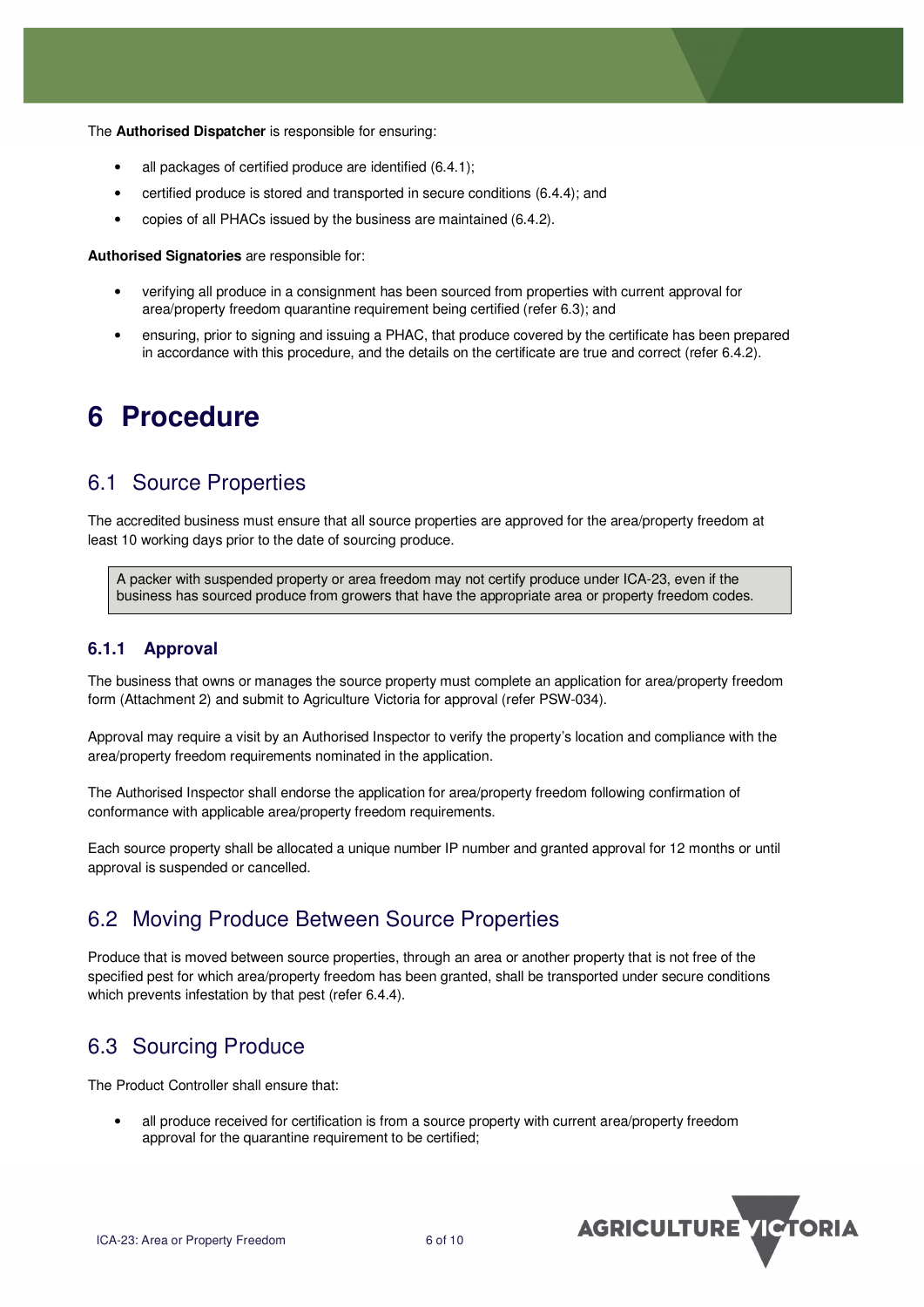• copies of each source businesses property freedom certification certificate are obtained prior to sourcing produce for certification. The current status of the property must be checked by referring to the period of approval and the quarantine requirement/s covered.

#### **6.3.1 Receival of Produce from Another Accredited Business**

A business that certifies produce sourced from a business that holds separate accreditation shall ensure:

- each delivery of produce is supplied from a source property with current Area/Property Freedom approval (Attachment 2);
- a Record of Receipt is maintained for all receivals of produce (Attachment 3);
- where applicable, the produce has been transported under secure conditions.

#### **6.3.2 Record of Receipt**

The Product Controller shall ensure a record is kept of all receivals of produce to be certified for area/property freedom certification using a Record of Receipt (Attachment 3) or records which record the same information.

#### **6.3.3 Handling, Identification and Storage**

Produce intended for certification under this procedure must be handled and stored in conditions which maintain the identification of the produce and the source property and prevents mixing of conforming and other produce.

### 6.4 Dispatch

#### **6.4.1 Labelling**

The Authorised Dispatcher shall ensure that, prior to a PHAC being issued, each package of certified produce is marked with indelible and legible characters, of at least 5mm, stating:

- the Interstate Produce (IP) number of the accredited Business certifying the produce;
- the words "Meets ICA-23"; and
- date (or date code) on which the produce was packed.

#### **6.4.2 Assurance Certificates**

Prior to issuing a PHAC, the Authorised Signatory shall verify that all the produce in the consignment has been sourced from source properties with current approval for the area/property freedom quarantine requirement being certified.

The Authorised Dispatcher shall ensure the completed PHAC is signed by an Authorised Signatory prior to dispatch of the consignment of produce.

Verification shall involve sighting the current endorsed application for Area/Property Freedom covering the source property. The name and signature of the Authorised Signatory issuing the PHAC is evidence that verification of area/property freedom has been conducted.

Assurance Certificates shall be in the form of a Plant Health Assurance Certificate and shall include the following additional certification (Attachment 1):

- the words "Meets the requirements of ICA 23"; or
- the words "Grown in an area free of x", where x is the nominated pest or disease; or

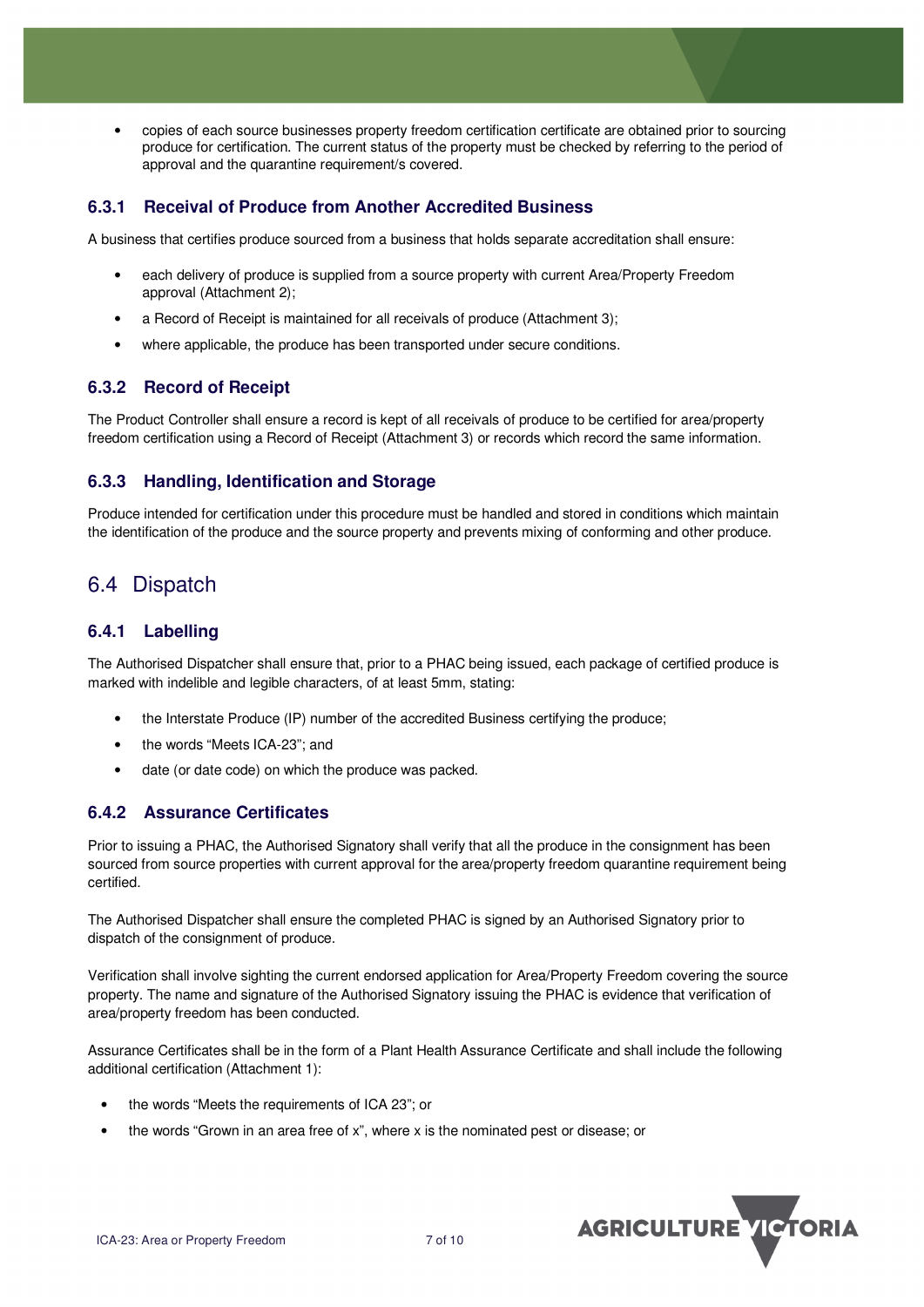• the applicable area/property freedom code(s) or the specified area/property freedom quarantine requirement(s) for the market to which the produce is consigned.

Individual PHACs shall be issued to cover each consignment (i.e. a discrete quantity of produce to a single consignee at the one time) to avoid splitting of consignments (refer PSW-02 - Guidelines for Completion of Plant Health Assurance Certificates). A PHAC may be issued to cover a consignment comprising produce from a number of source properties provided the certification given is applicable to all produce in the consignment.

#### **6.4.3 Assurance Certificate Distribution**

The **original** (yellow copy) must accompany the consignment.

The **duplicate** (white copy) must be retained by the accredited business.

#### **6.4.4 Post Certification Security**

#### **Fruit Fly**

Certified produce must be transported under secure conditions:

- to prevent cross-infestation by uncertified produce;
- when being transported through outbreak areas or areas not declared free from fruit fly.

Secure conditions include:

- unvented packages;
- vented packages with the vents secured with mesh with a maximum aperture of 1.6 mm;
- fully enclosed under tarpaulins, hessian, shade cloth, mesh or other covering which provides a maximum aperture of 1.6 mm;
- shrink-wrapped and sealed as a palletised unit;
- fully enclosed or screened buildings, cold-rooms, vehicles or other facilities free from gaps or other entry points greater than 1.6 mm.

Where full containers of fruit consigned to Tasmania, the container must be sealed prior to transport, and the seal number included in the Brand Name or Identifying Marks section of the PHAC (Attachment 1).

## **7 Accreditation**

### 7.1 Application for Accreditation

A business seeking accreditation for this procedure shall apply for accreditation at least 10 working days prior to the intended date of commencement of certification of produce.

### 7.2 Audit Process

#### **7.2.1 Initial Audit**

Prior to accrediting a Business, an Inspector carries out an initial audit of the Business to verify the ICA system is implemented and capable of operating in accordance with the requirements of the procedure, and the system is effective in ensuring compliance with the specified requirements of the ICA arrangement.

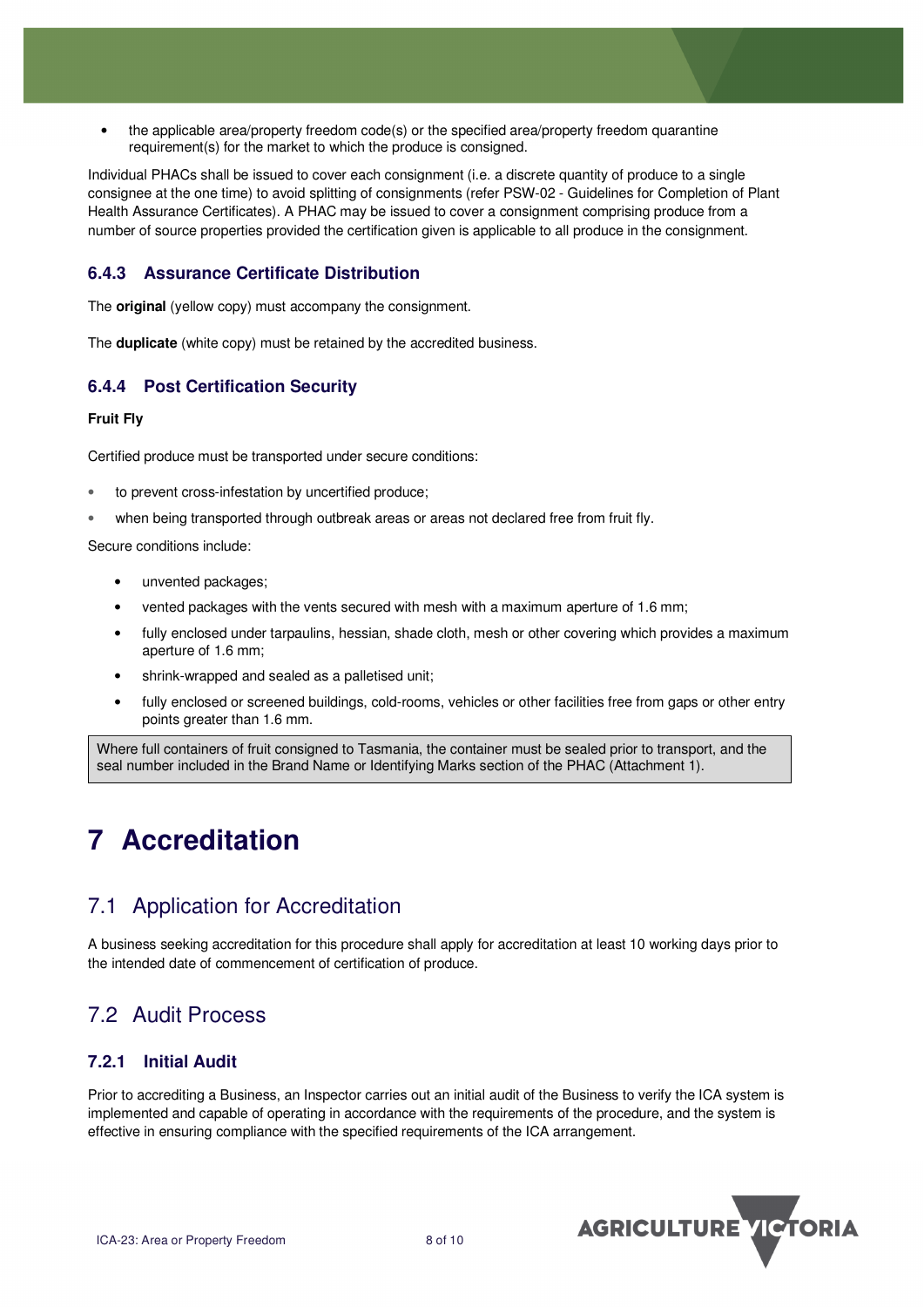On completion of a successful initial audit, applicants will be granted provisional accreditation and issued with a Certificate of Accreditation (refer 7.3).

#### **7.2.2 Compliance Audits**

Compliance audits are conducted to verify that the ICA system continues to operate in accordance with the requirements of the procedure. Compliance audits are, wherever practical, conducted when the ICA system is operating. A compliance audit is conducted:

- within four weeks of the initial audit and accreditation or issue of the first PHAC; and
- within twelve weeks of the business being reaccredited; and
- in the case of a business operating for more than six months of a year, between six and nine months after accreditation or reaccreditation.

Upon completion of a successful initial compliance audit, accreditation is granted to cover the current season, up to a maximum of twelve months. Unscheduled compliance audits may be conducted at any time to investigate reported or suspected nonconformances.

#### **7.2.3 Re-Accreditation**

Accredited businesses are required to re-apply for accreditation each year the business seeks to operate under the ICA arrangement. Businesses seeking re-accreditation must lodge a renewal application prior to accreditation lapsing, or if accreditation has lapsed, prior to commencing further certification of produce under the ICA arrangement.

A compliance audit is conducted within twelve weeks of the Business applying for re-accreditation each year.

A compliance audit is conducted between six and nine months after the date of re-accreditation for an ICA arrangement that operates for more than six months of the year.

### 7.3 Certificate of Accreditation

An accredited business will receive a Certificate of Accreditation. The current Certificate of Accreditation must be available on request by an Inspector.

### 7.4 Non-conformances and Sanctions

#### **7.4.1 Non-conformances**

Audits are regularly undertaken to evaluate the effectiveness of implementation of ICA requirements. If, in the opinion of the auditor, there is evidence indicating that there has been a failure to meet one or more accreditation requirements, the auditor may raise a Non-conformance Report (NCR). Actions required to address the nonconformance shall be discussed and recorded on the NCR.

If the integrity of the accreditation has been significantly compromised, the non-conformance may provide grounds for the suspension or cancellation of the accreditation, and prosecution.

#### **7.4.2 Incident Reports**

Incident Reports may be raised by interstate quarantine authorities to report the detection of a non-conformance in produce certified under this ICA arrangement. An investigation into the incident shall be conducted and findings reported back to the originator.

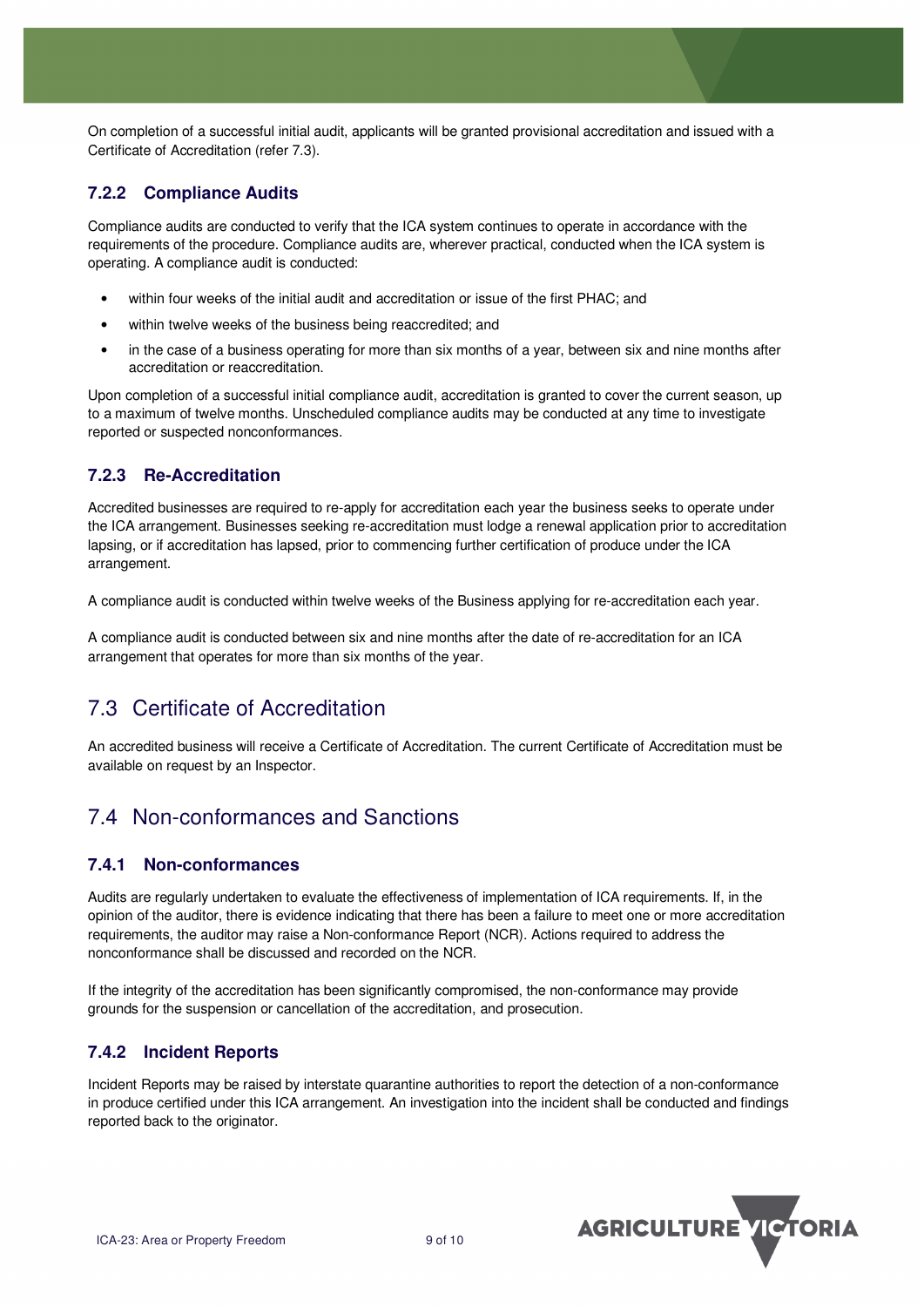If the integrity of the accreditation has been significantly compromised, the incident may provide grounds for the suspension or cancellation of the accreditation and prosecution.

#### **7.4.3 Suspension and Cancellation**

Agriculture Victoria may suspend or cancel an accreditation when an accredited business is found, for example,

- to have: obtained accreditation through the provision of false or misleading information;
- not paid fees owing to Agriculture Victoria:
- contravened an accreditation requirement that compromises the integrity of the arrangement;
- and/or not rectified a non-conformance.

Any action taken by Agriculture Victoria to suspend or cancel an accreditation shall be provided in writing to the Business. This shall also provide guidance on the lodgement of a written appeal requesting that the decision be reviewed.

#### **7.4.4 Prosecution**

Businesses found to be operating contrary to the Act may be liable for prosecution

### **8 Records and document control**

### 8.1 ICA System Records

The business shall maintain the following records:

- a) copies of all Area or Property Freedom approval forms for source properties (refer 6.3);
- b) the Record of Receipt (refer 6.3.1); and
- c) the duplicate copy of each PHAC issued by the business (refer 6.3).

ICA system records shall be retained for a period of at least 12 months from completion, or until the next compliance audit of the ICA arrangement, whichever is the latter.

### 8.2 ICA System Documentation

The business shall maintain the following documentation:

- a copy of the Application for Accreditation;
- a current copy of this procedure; and
- a current Certificate of Accreditation.

## **9 Attachments**

| Attachment 1 | Plant Health Assurance Certificate (PSE-015 - SA Example) |
|--------------|-----------------------------------------------------------|
| Attachment 2 | Application for Area or Property Freedom (PSF-016)        |
| Attachment 3 | Record of Receipt (PSF-053)                               |

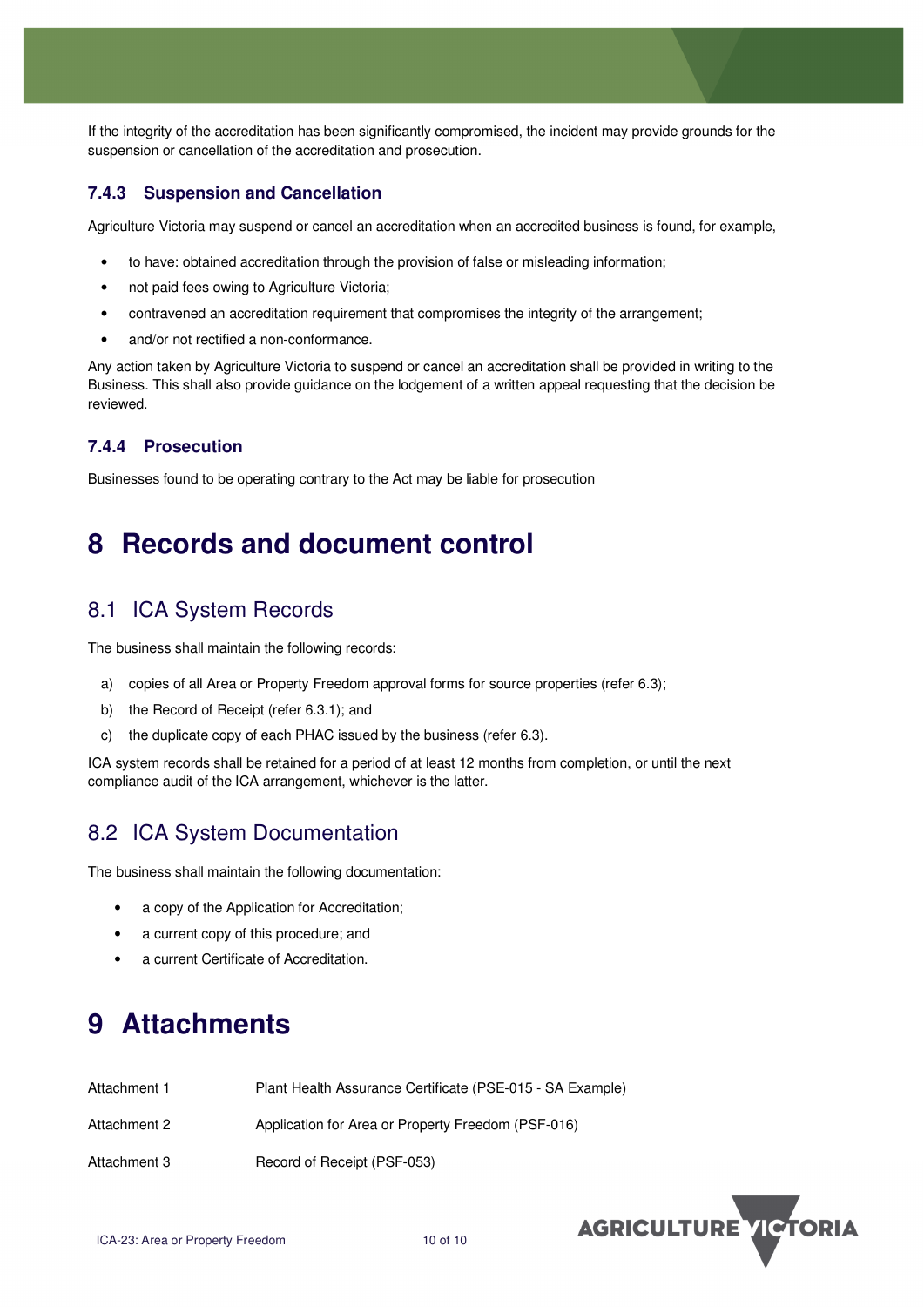## **Plant Health Assurance Certificate**

**Certificate number XXXXXXXX** 

**Consignment details** (please print) **Centificate details** (please print)

| <b>Consignor</b> |
|------------------|
|------------------|

| Name |  | <b>ABC PTY LTD</b> |  |
|------|--|--------------------|--|
|------|--|--------------------|--|

Address **STREET ROAD, MILDURA VIC 3500**

| Consignee |                       |  |  |  |  |
|-----------|-----------------------|--|--|--|--|
| Name      | <b>PRODUCE PEOPLE</b> |  |  |  |  |

Address **SOMEWHERE ROAD, ADELAIDE SA**

**Reconsigned to** (splitting consignments or reconsigning whole consignments)

Name

Address

**Brand name OR identifying marks** (as marked on packages) **Date OR date code** (as marked on packages) **ABC PRODUCE 25/08/2020**

**Other facilities supplying produce** 

**IP Number | Facility number | Procedure V9999 01 ICA-23** 

**Accredited business that prepared the produce** 

Address **STREET ROAD, MILDURA VIC 3500**

Address **STREET ROAD, MILDURA VIC 3500**

Name **ABC PTY LTD**

Name **ABC PTY LTD**

**Grower or Packer** 

| <b>Number of</b><br>packages | Type of packages (e.g. trays,<br>cartons) | <b>Type of produce</b> | <b>Authorisation for split</b><br>consignment |
|------------------------------|-------------------------------------------|------------------------|-----------------------------------------------|
| 20                           | <b>Trays</b>                              | <b>Apples</b>          |                                               |
|                              |                                           |                        |                                               |
|                              |                                           |                        |                                               |
|                              |                                           |                        |                                               |
|                              |                                           |                        |                                               |
|                              |                                           |                        |                                               |
|                              | and the con-                              |                        |                                               |

**Treatment details** 

| <b>Treatment</b><br>date | <b>Treatment</b> | <b>Chemical</b> (active ingredient) | Concentration / duration and<br>temperature |
|--------------------------|------------------|-------------------------------------|---------------------------------------------|
|                          |                  |                                     |                                             |
|                          |                  |                                     |                                             |
|                          |                  |                                     |                                             |
|                          |                  |                                     |                                             |

| <b>Additional certification / Codes</b>                                                                                                                                                                                                                                                                                                                                                                                                                                                                                                                                                                                                                                                                             |                  |             |  |  |  |  |  |
|---------------------------------------------------------------------------------------------------------------------------------------------------------------------------------------------------------------------------------------------------------------------------------------------------------------------------------------------------------------------------------------------------------------------------------------------------------------------------------------------------------------------------------------------------------------------------------------------------------------------------------------------------------------------------------------------------------------------|------------------|-------------|--|--|--|--|--|
| QFF01, MFF01                                                                                                                                                                                                                                                                                                                                                                                                                                                                                                                                                                                                                                                                                                        |                  |             |  |  |  |  |  |
| <b>Declaration:</b> I, an Authorised Signatory of the accredited business that prepared the plants, plant products, used equipment, used packages or earth<br>materials described above, hereby declare that the plants, plant products, used equipment, used packages or earth materials have been prepared in the<br>business' approved facility in accordance with the business' Certification Assurance arrangement and that the details shown above are true and correct in<br>every particular. I acknowledge that it is an offence under the <i>Plant Biosecurity Act 2010</i> to issue assurance certificates without being accredited<br>and/or to make false statements in certificates and declarations. |                  |             |  |  |  |  |  |
| <b>Authorised Signatory (print name)</b>                                                                                                                                                                                                                                                                                                                                                                                                                                                                                                                                                                                                                                                                            | <b>Signature</b> | <b>Date</b> |  |  |  |  |  |
| A.Signature                                                                                                                                                                                                                                                                                                                                                                                                                                                                                                                                                                                                                                                                                                         | A.Sian           | 25          |  |  |  |  |  |



Version 2.0 (September 2020) Duplicate (White) – Business Copy